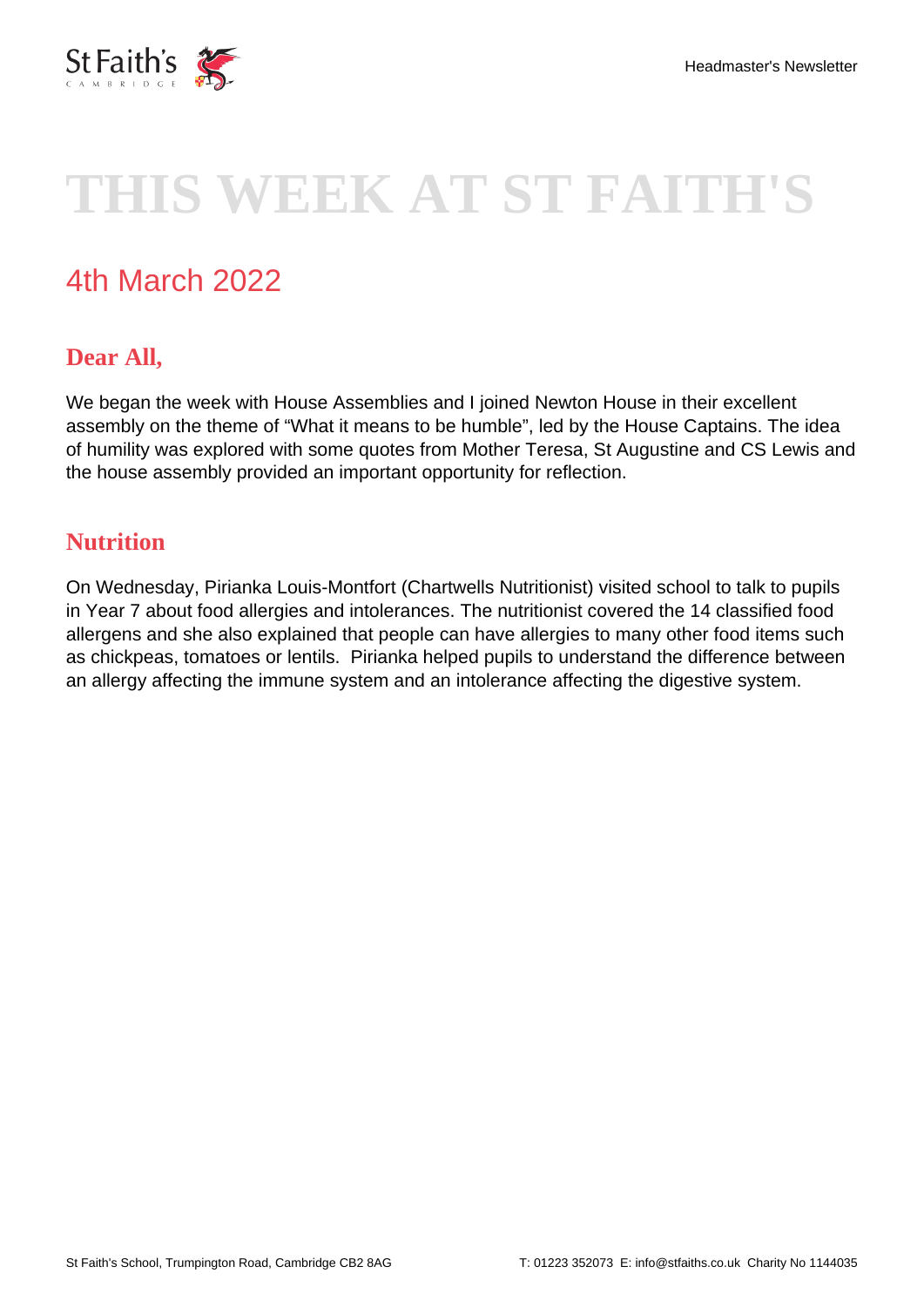



Pirianka also talked to Years 3 and 4 pupils about healthy eating and the importance of a well balanced diet. The children learned that a handful is the portion size required to achieve one of your 5-a-day and also that ideally these should all be different fruits and vegetables. The pupils were encouraged to "Eat the Rainbow" and learnt that purple/blue fruit and vegetables contain owerful antioxidants which can help fight infections, whilst red fruit and vegetables support heart and joints. Pirianka explained that green fruit and vegetables are loaded with vitamins and minerals, orange fruit and vegetables are good for your skin, eyes and heart, whilst nts in yellow fruit and vegetables can help vision, digestion and the immune system. to Mr Burt, Chartwells Catering Manager, for organising this most interesting and informative visit.

## **Foundation Phonics**

This week when I visited Mrs Harmsworth's Foundation class, there was an exciting phonics lesson underway. The children were thoroughly enjoying playing a game called 'Quick-write', in which they are shown a flashcard with the phoneme, they say it while performing the corresponding action, then it is hidden, and they write it on mini-whiteboards. The purpose of the activity is to consolidate correspondence between the phoneme and grapheme. At the same time, the pupils also reminded themselves of the definitions of a digraph (2 letters that make one sound like 'oi' as in coin) and trigraph (3 letters that make one sound like 'air' as in chair). At this half way point of the academic year, it is really exciting to see the progress that the children have made.

#### **Chess News**

Congratulations to the St Faith's A-team who secured another podium finish on Saturday. As the chess season came to a close, they won bronze medals behind King's College School and JCB – who are a combination of the top chess players from three schools in Cambourne. Enroute to this medal-winning performance, our A team gained victories over the top two teams this season. More news can be found in the index of this newsletter.

## **Humanities**